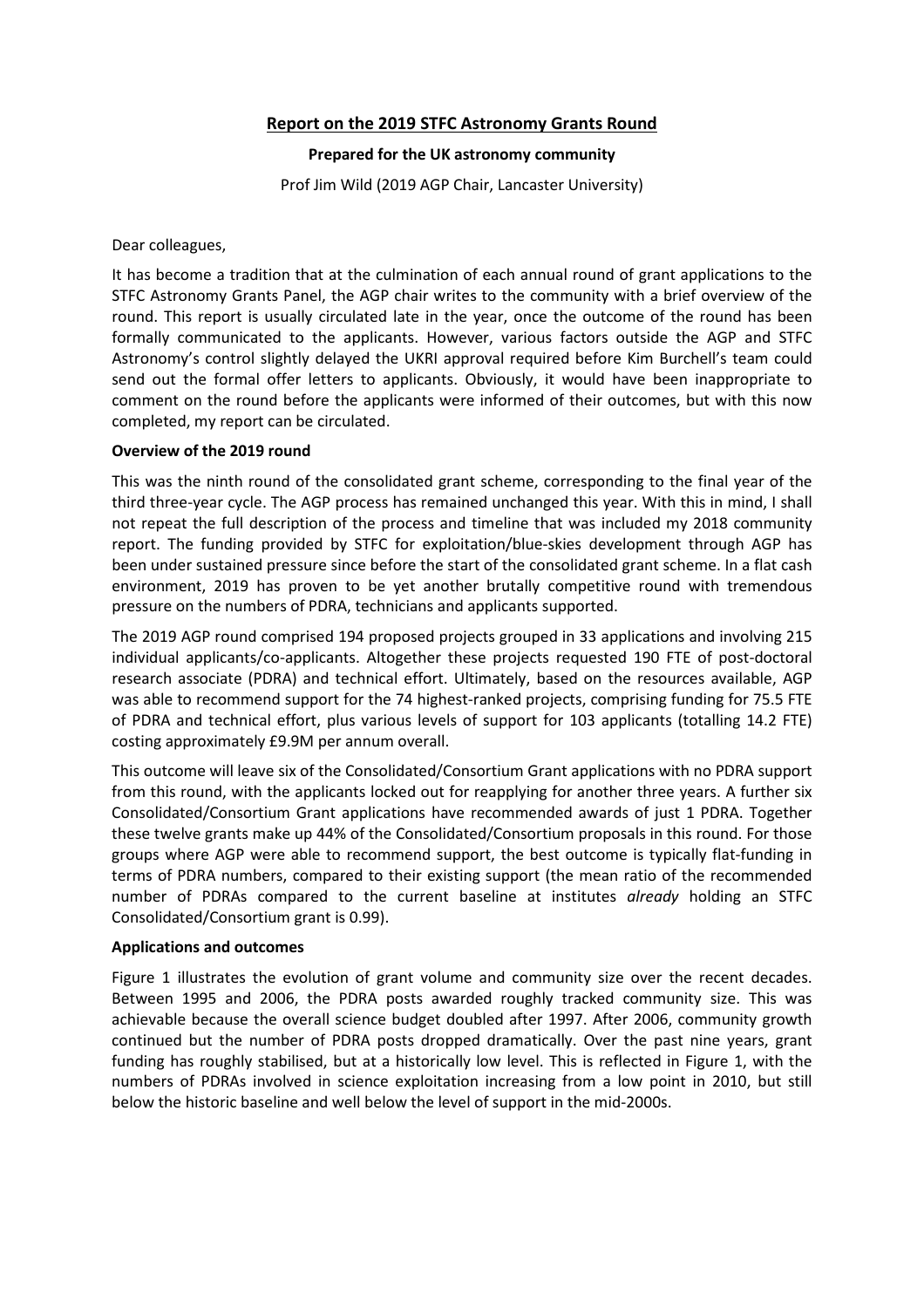

*Figure 1: The evolution of PDRA support provided by STFC/PPARC astronomy grants compared to the growth of the UK's academic research community. The PDRA numbers represent the number of posts awarded in each round (so the average number of PDRAs in place is three times as large) and do not include Technician posts. The number of potential applicants is based on returns made to the STFC Education and Training committee until 2010 and then derived from the total number of grant applicants in the consolidated grant rounds since 2013. It includes academic-equivalent senior fellows as well as academic staff. Note that the Applicants line has been divided by 5, so that it can be compared with the PDRA awards, and roughly a third of applicants will apply in a given round. The previous submission years for the current round are identified by black circles.* 

Figure 1 suggests a level of ~85 PDRA posts for this baseline, compared to 75 PDRA posts recommended in the current round, with the level of support which AGP can offer having plateaued. We note that this figure presents PDRA posts (i.e. the number of individual posts rather than the FTE), with the 75 posts recommended equating to 70.5 FTE of PDRA effort. While the growth of the community of applicants continues, the rate of growth has lessened over the most recent rounds. However, the ratio of PDRAs to staff is at a very low level (less than one PDRA per three full-time academics) since the cuts imposed in 2010. Moreover, in the face of a flat-cash budget the recovery in PDRA numbers in recent years has come in part at the cost of significant pressure on applicant FTE.

Note that the number of applicants within the community continues to grow. As in the previous rounds, 2019 saw submissions from a number of new researchers. These included a newlyconstituted university group, six applications accepted under the New Applicant guidelines, as well as general growth in pre-existing research groups. However, the ratio of resources requested by applicants compared to their current AGP funding level, sometimes referred to as the "overbid", is closer to a factor of two than a factor of three for the second-round running. This comes about because, despite continued growth in the absolute number of applicants (up 3% since this cohort of applicants last submitted Consolidated Grants in 2016), the total requested applicant FTE has fallen by 5%, the number of projects proposed has dropped by 4%, and the requested PDRA and technical staff effort have both fallen slightly (4% and 3%, respectively). This is consistent with the UK astronomy community responding to the strong guidance (offered consistently for several years) that in the current financial landscape, it is unrealistic to overload grant applications with projects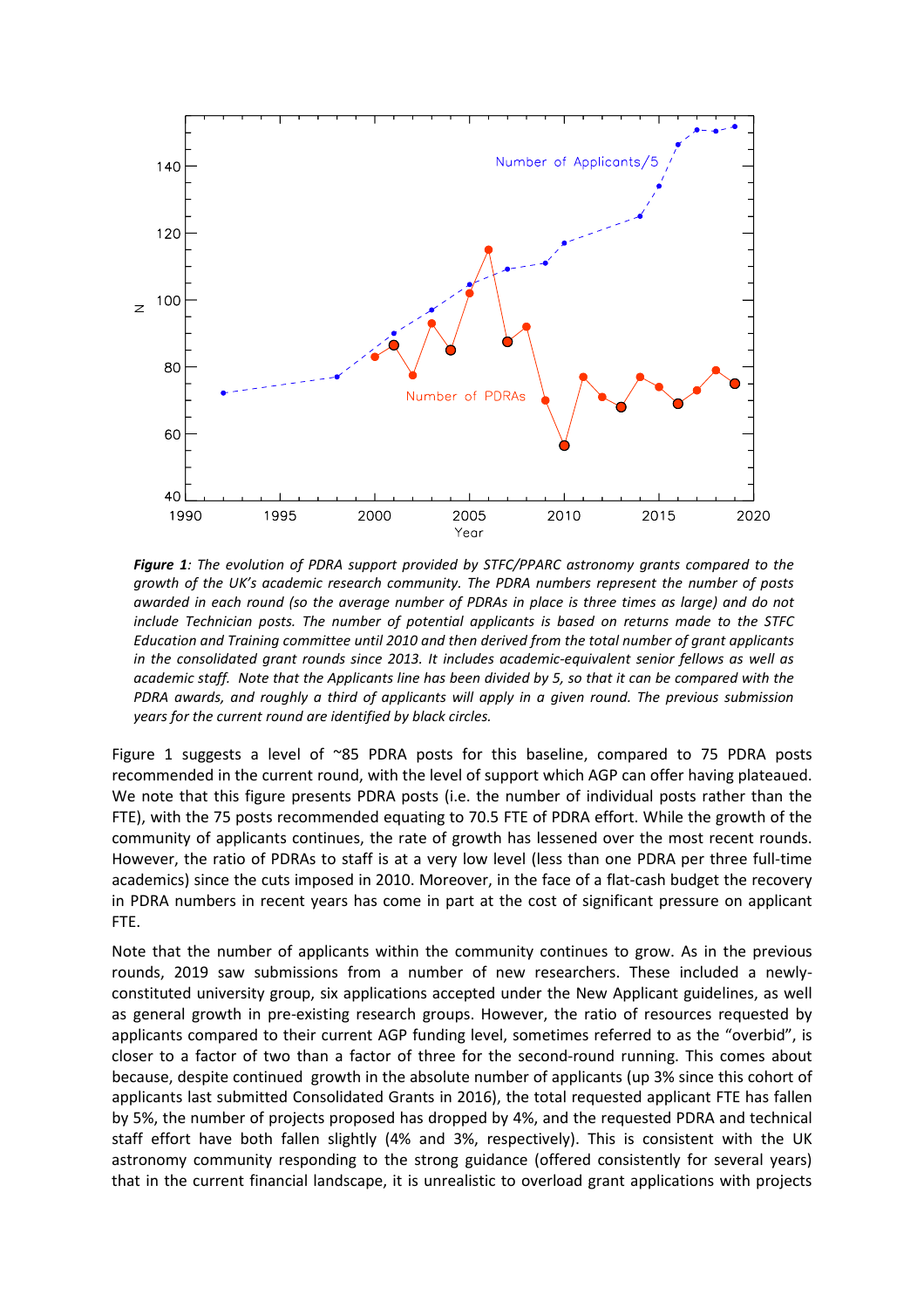that stand little chance of being funded. But overall, the conclusion to be drawn from Figure 1 remains unchanged from the recent rounds: an academic working on astronomy research has access on average to a third of an STFC-funded PDRA at any one time, or equally that they can expect to be awarded three-years of PDRA support once every decade.

The number of applicants requesting support was 215, of which 103 (48%) are recommended for funding. For this applicant time, sometimes referred to as "the FEC", the AGP followed published guidelines, recommending between 15-25% FTE for a major involvement in a project, and smaller amounts for secondary involvements, but *only* if these were explicitly justified in the science case. The net result, taking the available budget into account, is that AGP was only able to recommend a total of 14.2 FTE of support to applicants this round, compared to 18.5 FTE for this round three-years previously. Thus, the absolute level of applicant support recommended has declined somewhat since 2016, but is broadly in line with the fraction of applicants supported in the 2017 and 2018 rounds. The mean level of recommended applicant FTE awarded per funded applicant (0.15 FTE) is very similar to the average FTE awarded to successful applicants in the 2018 round (0.15 FTE) and the 2016 round when these applicants were last reviewed (0.16 FTE). This distribution of applicant FTE is presented schematically in Figure 2 with the equivalent data for the PDRA posts supported included for completeness.



*Figure 2: Left: the FTE fraction of applicants (indicated by red shading) supported in the 2019 AGP round. Unfilled icons indicate applicants who were unsupported. Right: the equivalent FTE fractions (indicated by blue shading) of PDRAs supported in the 2019 AGP round.*

In absolute terms the recommended changes in support to groups already holding STFC Consolidated Grants are relatively modest: the typical change is ±1.2 PDRAs. However, when seen in the light of an average Consolidated/Consortium Grant size of just 2.6 PDRAs (calculated over the three rounds of the 2016-2019 cycle) this could correspond to a significant change in support every three years, which is clearly challenging to manage. However, since the highly competitive ranking process predominantly focuses entirely on the quality of the science proposed in future projects, large relative changes in the recommended support are possible, both upwards and downwards. As with previous rounds, there is no obvious difference in performance between large and small groups. A handful of large institutes are recommended for more significant levels of resource, but as noted above can suffer from significant changes to their baseline. As with previous rounds, the majority of Consolidated Grants being awarded by STFC in the AGP area are not able to provide the basic level of research support originally envisioned by the scheme's instigators.

Following the recommendations of the previous AGP round to STFC Science Board in October 2018, the AGP Chair and the STFC astronomy team undertook a piece of work to explore possible biases in AGP's decision-making. This was a substantive safeguarding exercise spanning the three AGP rounds in 2016, 2017 and 2018, the findings of which were reporting in the AGP Chair's report to the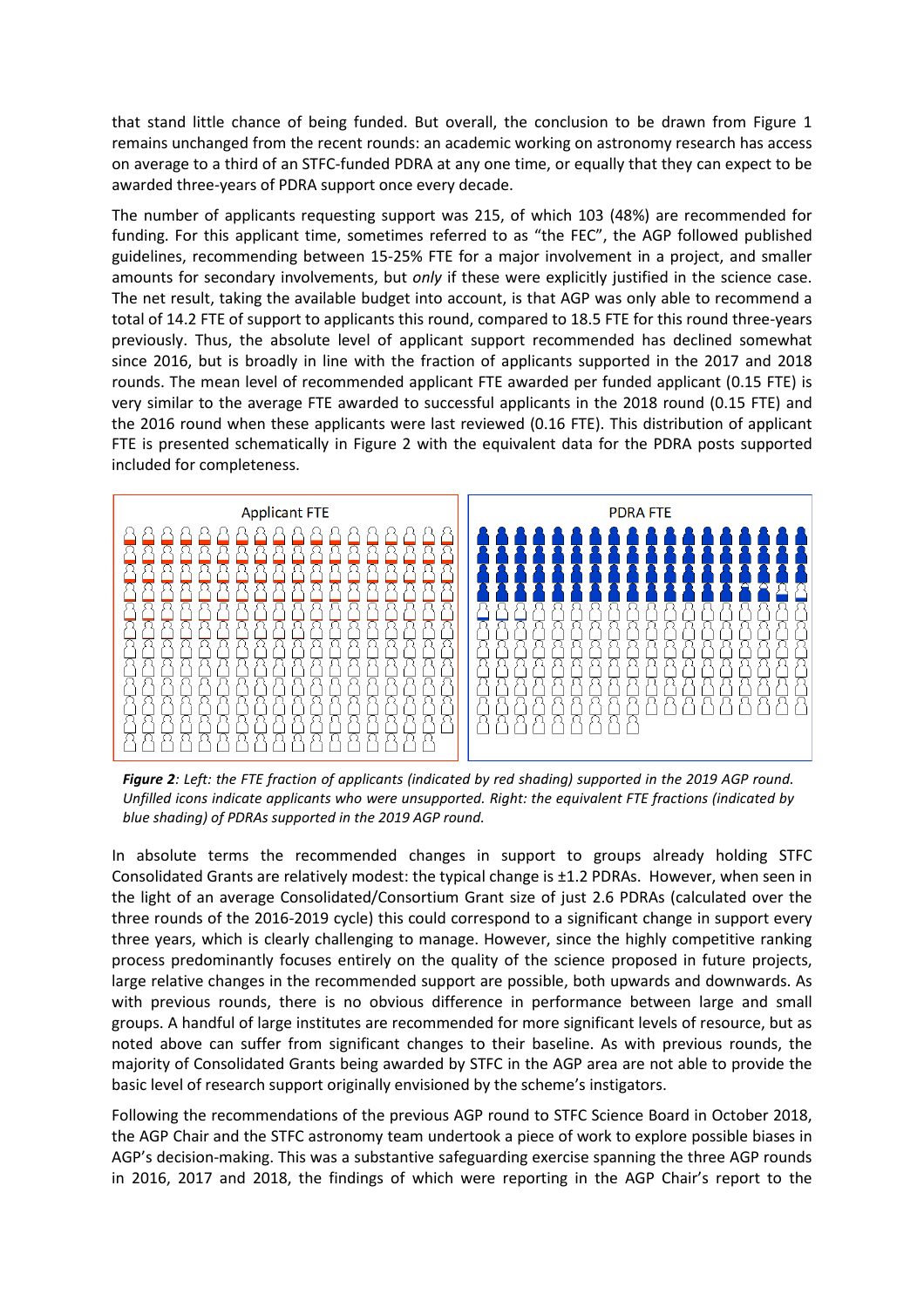community (circulated on 23 November 2018). It found no evidence of bias within the AGP's decision-making, either on grounds of gender or institution. As a brief update to that large-scale exercise, we are able to report that 17% of the 215 applicants to the 2019 round were female, while 21% of the 103 funded applicants were female. The fraction of funded female applicants is statistically in line with the fraction of female applicants to the round.

### **Reflections on the AGP**

The 2019 round marks my final year as Chair of the STFC AGP. I would therefore like to take this opportunity to share some reflections the challenges and constraints. The ongoing fundamental problem that faces AGP is the insufficient level of funding made available in the astronomy area for exploitation and blue-skies technical development. This is due to the combination of a flat-cash settlement and the inflation of costs, the development of ever more complex and capable facilities and the continued growth in the number of academic researchers working in this area.

While this problem has been mitigated by the success of many researchers in winning ERC support, a very significant shortfall remains. The world-class UK astronomy community benefits from significant ERC support, with between 5-10% of the community receiving ERC funding. This high success rate reflects both the quality of the UK's astronomy research community, and also its ability to leverage previous support from STFC into significant research investment, equivalent to about one-third of the AGP budget. This contribution has offset some of the drop in STFC support shown in Figure 1, but if this ERC funding stream were to be removed – a very real risk due to Brexit - there would be a very significant threat to the community's ability to fully exploit the STFC and UKSA's investment in new facilities.

Over the past three rounds, the levels of applicant time AGP has been able to support has remained disappointingly low due to the limited budget. The mean level of support per funded applicant is around 0.15 FTE. For many academic staff, these modest awards are their sole support from a UKRI body. This is compounded by the fact that a large fraction of research active staff (between 50-60%) do not succeed in obtaining support at all and are locked out of applying for exploitation/blue-skies development funding from STFC for three years. Of course, the tension between supporting applicant time and PDRA posts remains under constant review. The balance between the number of PDRAs, the number of applicants, and the level of applicant time supported is not even a zero-sum game, since the flat cash funding available to the AGP is eroded due to inflation. But in terms of distributing the funding differently, if, for example, the AGP had awarded 0.15 FTE for the majority of applicants to the 2019 round, regardless of whether they proposed a successful PDRA-project, it would have cost roughly half of the entire AGP budget for the round and would have reduce the PDRA/Tech effort that AGP could support from 75 to around 55 FTE. Awarding an average of 20% to the majority of applicants would reduce the PDRA numbers by almost half, meaning that an average academic would have access to <10% of a PDRA at any time (or equally would have less than a 1-in-10 chance of obtaining PDRA support in each three-year cycle, equivalent to being awarded a total of three years of PDRA support in their entire careers). This is clearly not sustainable. However, the AGP is also acutely aware that some universities are using funded applicant time (FEC recovery) as an indicator of whether someone is "research active", which has serious implications for career development and promotion. My predecessors and I have argued strenuously that this assumption is very misguided. Based on the evidence of publications and recent track record, the overwhelming majority of AGP applicants are demonstrably research active, but many internationally-competitive researchers are failing to obtain resources simply because of the limited funds available.

If we are to address the large fraction of applicants that go unfunded without further eroding the pool of astronomy PDRAs supported by the AGP, then the only option available is to reduce the average applicant FTE, effectively spreading the available resource even more thinly. To try and nudge the community in this direction, note that the guidelines for the 2020 round have been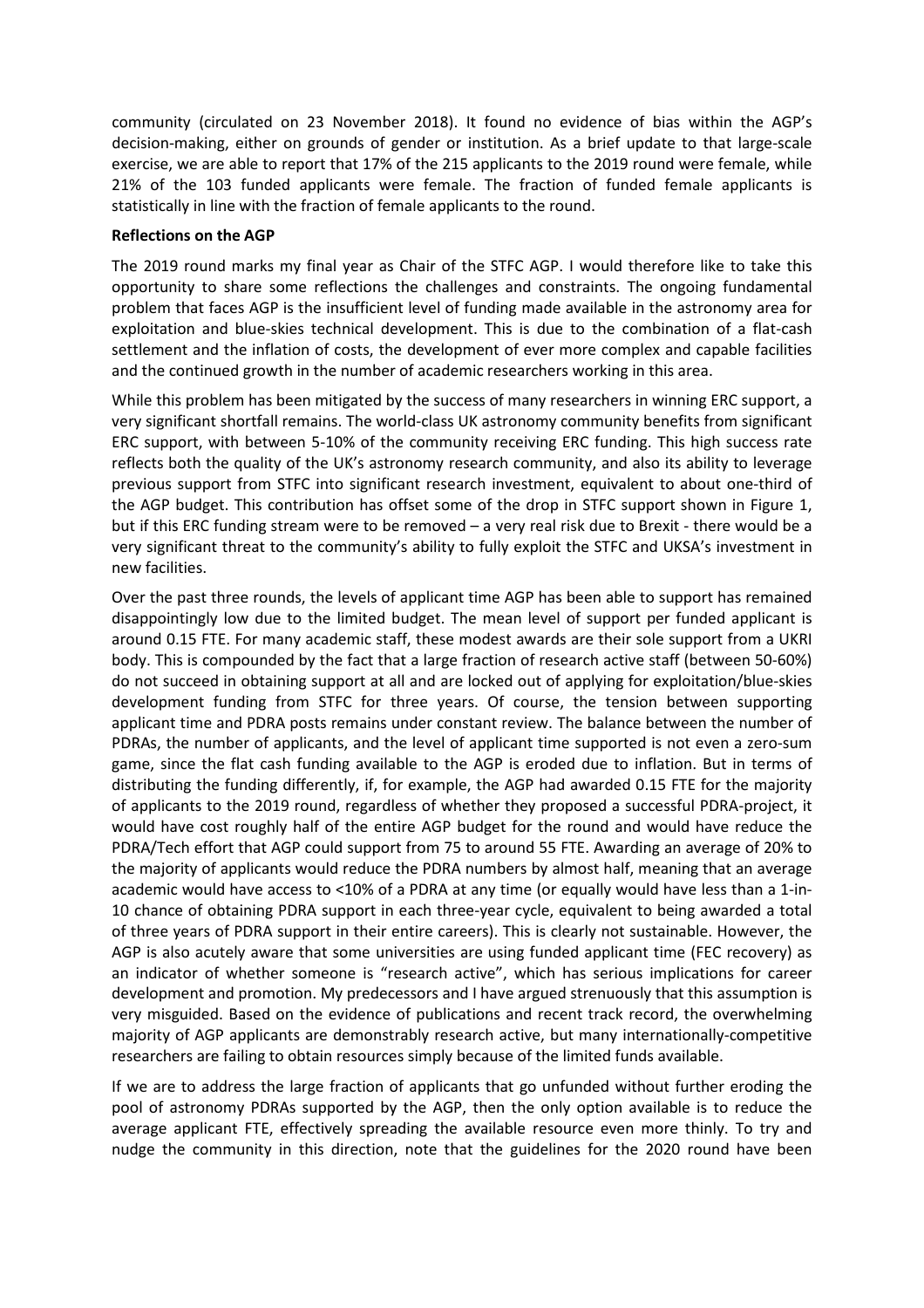adjusted to slightly reduce the maximum level of applicant FTE that can be requested for any individual applicant.

One of the responsibilities of the AGP Chair role is working with the STFC team in dealing with unhappy applicants. The fundamental challenge facing AGP is that the available budget is insufficient to fund even the highest priority group of proposed research projects. As a consequence some world class research cannot be supported. Quite understandably, this can cause significant disappointment, frustration, and sometime anger. The vast majority of communications from unsatisfied applicants are courteous and constructive, but there are some common concerns raised that it may be helpful to highlight. Paraphrasing, these include:

- "The outcome didn't match the reviews": there are undoubtably occasions when the panel's recommendations appear to be at odds with the reviewers' comments, but the panel works within a more tightly-constrained reference frame than the reviewers and, unlike the reviewers (who typically see a handful of projects at most), the panel is required to tension each project against all the other submitted projects. Ultimately, the number of projects with positive reviews exceeds the number of projects that the AGP budget can support, so some with excellent reviews will not be funded.
- "The panel does not have expertise to assess my proposal": the remit of the AGP is vast, from terrestrial materials exploited as analogues for planetary surfaces to theoretical considerations of the first moments of the universe, from space probes to supercomputers, from machine learning to technical development projects. It is simply impossible to have a global expert from every micro-discipline of astronomy on the panel, but the size and composition of the AGP is kept under constant review, with upcoming applications being a key factor in the appointment process. This panel then takes advice from expert reviewers, with around 700 reviews being sought each year. As noted above, the expert input comes from "reviewers" (who offer advice) and not "referees" (who make decisions), but this input is crucially important and factors heavily in the panel discussion. AGP must rank proposals across the whole astronomy programme and therefore the case has to be made to and judged by the panel, making use of the expert reviewers. However, the panel may have lingering concerns that are not addressed in the proposal or the applicant's responses to the reviewers' comments that impact upon a project's ranking.
- "My university has made new appointments that AGP has not supported": in terms of supporting newly-appointed staff, there is a "New Applicant" route that allows individuals to apply for funding out of synchronisation with their institution's CG cycle. If their science case is compelling, and sufficiently highly ranked, then it will be recommended for support, but such cases are ranked using the same criteria as other CG projects and there is no ringfenced budget to support new applicants. Statistically, although few in number, New Applicant proposals tend to have a slightly higher success rate that CG applicants overall (approximately 50% for New Applicants). This is most probably a filter effect since New Applicants are likely to be recent appointments in highly competitive academic posts, with well-honed science cases and an effective "sales pitch". However, appointment decisions at research organisations are beyond the remit of the AGP and funding cannot be assured for new appointments.
- "I've worked in this field for XX years and always had STFC funding": under the Consolidated Grant system, which has been in place for almost a decade, previous success is not a guarantee of future success. The case for the applicant track-record is considered (as presented in the case), but that is only one part of the assessment. STFC's assessment criteria explicitly indicates that the scientific excellence (or technical innovation), in terms of the specific objectives of the project, and the international competitiveness of the proposed work are key assessment categories against which a proposal will be judged. A compelling